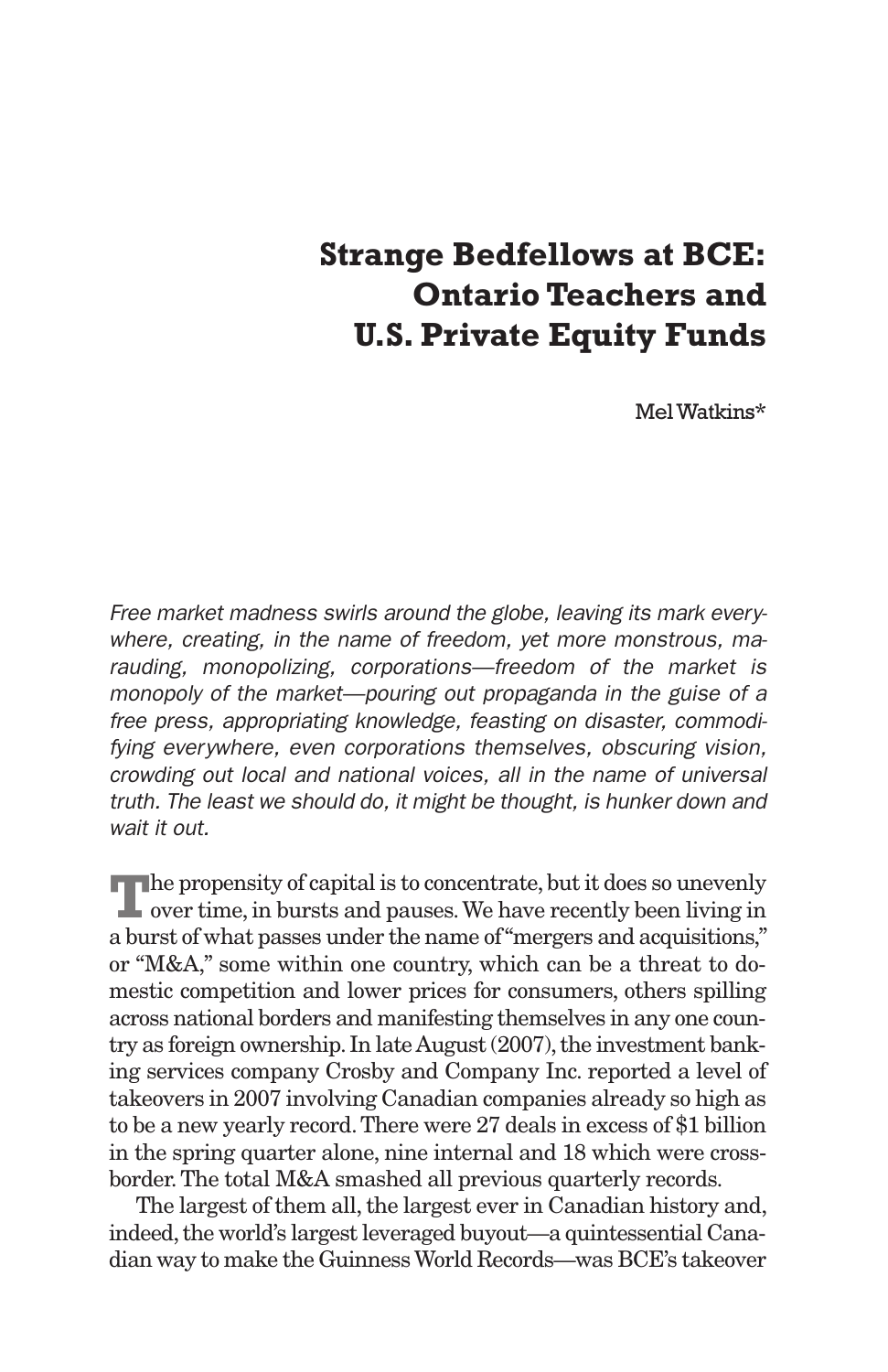by the OntarioTeachers' Pension Fund,jointly with U.S.-based Providence Equity Partners Inc. and Madison Dearborn Partners LLC.At present, Canadian law requires that telecommunications firms be Canadian-owned in order not to be foreign-controlled. The Teachers' Fund is the majority shareholder with 52%, with another 7% owned

## The actual track record of BCE-type deals shows a significant number of disasters.

by Canadian investors, so the provisions of the law are met, but it is uncertain where control of BCE really rests.

Pension funds are essentially investment funds in-

terested in maximizing their shareholders' return and with limited capacity to exercise a management function in firms they invest in. While it would appear that the Teachers' Fund played the active role of promoting the deal, *de facto* control may lie with the U.S. private equity firms, and particularly with Providence which has the larger stake.

In effect, if *control de jure* is with the majority Canadian owners, but *control de facto* is with the minority foreign owners, this deal has finessed Canada's foreign control rules for telecommunications companies. In fact, the Canadian Radio-television Regulatory Commission (CRTC) has scheduled hearings on precisely that matter with respect to the BCE takeover.The deal has already been approved by BCE shareholders and by Canada's Competition Bureau, so the CRTC ruling could be decisive.

As it now stands, we have a bizarre situation where teachers, who are unionized and tend to be progressive politically, find their pension funds used to increase foreign ownership which they likely oppose and which has uncertain consequences for their brothers and sisters in the acquired company.The transformation of the pension funds of workers into just another variety of profit-maximizing firms should be seen as one of the lost opportunities to transform capitalism, at least marginally, toward a human scale.

Providence is what is called a private equity fund; that is, it is not a company with shares available to the public. Such firms are financial entities which specialize in using debt, a.k.a. leverage, to buy shares in publicly-traded companies which then become private companies. On the one hand, the shares of BCE, formerly Bell Canada, for a century one of the stocks most widely held by the Canadian public, are now in private hands where disclosure and transparency are minimal. On the other hand, BCE is stuck with a huge debt load which adds significantly to its costs and the risk of the deal going bad.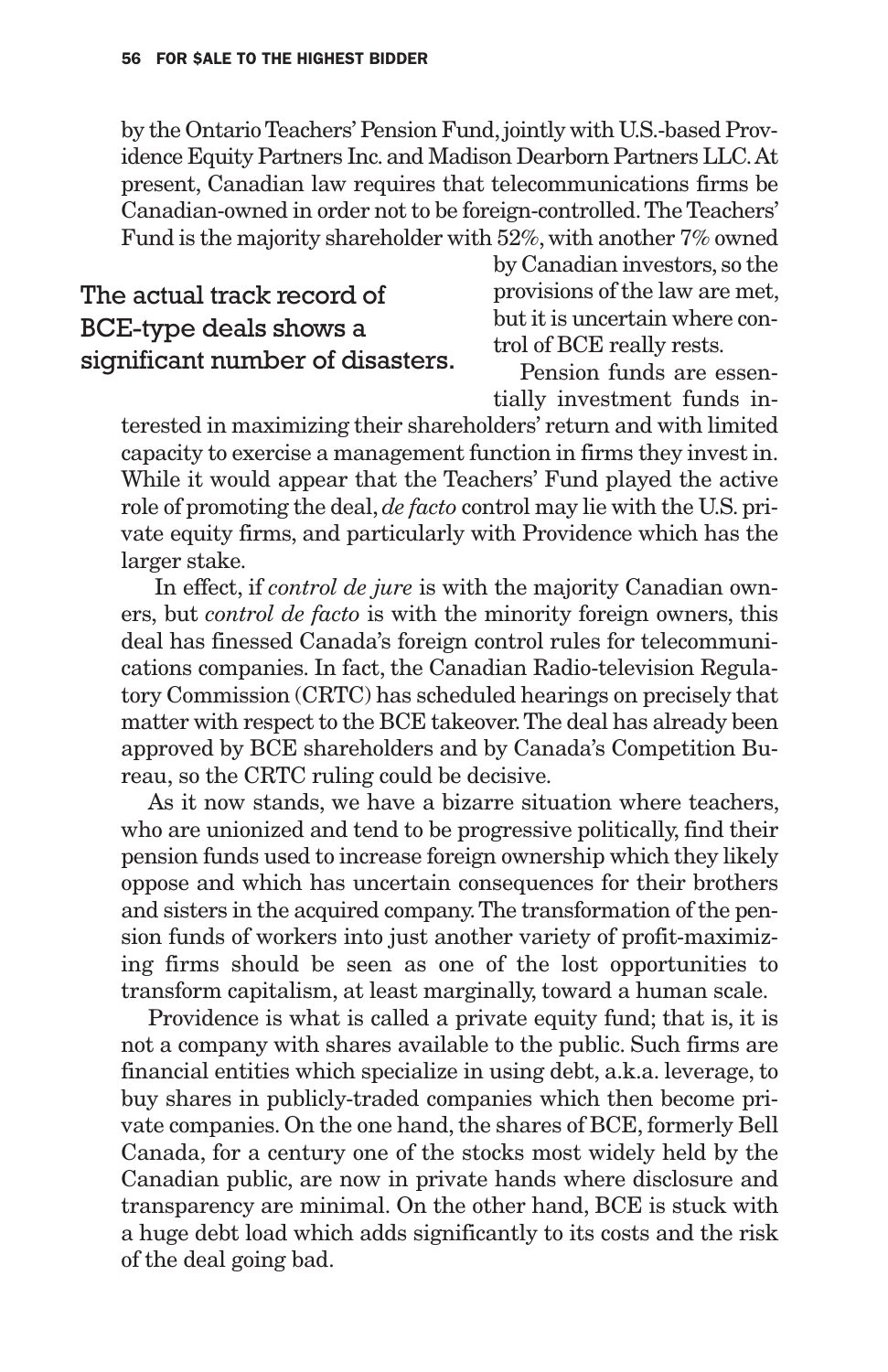Unlike pension funds, private equity firms are in the business of managing their acquisitions, playing a hands-on operational role that goes beyond the financial. Nor are they necessarily in for the long pull. They typically want to "restructure" the companies they buy into, which often means making them leaner and meaner, driving up their share value, then selling them off to the benefit of their own shareholders and moving on.There is no presumption that the employees of such bought-up companies, or anyone other than the select list of the equity fund's shareholders, benefit from this shuffling of the cards. The increasing prevalence of such activities, which benefit the few at the expense of the many, presumably helps to explain why the overall distribution of income and wealth has worsened in developed countries.

There were three other bidders for BCE.Two of these were also an alliance of a Canadian pension fund and a U.S. private equity firm. The third, however, was the Canadian telecommunications company Telus. Such a merger would have created no ambiguity about the nationality of ownership.As well, it would conform to the classic model where firms in the same business merge, alleging that resulting "synergies"—a marvelous sounding word that often means nothing more than the sum of our ignorance - will lead to public benefit. For potential BCE-Telus, the media freely tossed around \$1 billion as the size of the synergy, which sounds suspiciously less like a figure than a figment conjured up from pie-dough in the sky. As well, there is no guarantee, given the lessening of competition—of which there already is discouragingly little - and the consequent tendency of prices to rise, that the Canadian public, in fact, benefits.

Still, proponents of this way of doing business see it as a way to create "national champions" able, as the clichés go, to wheel and deal in the competitive struggle on the world stage. Oddly, this has morphed into Canadian business voices calling for abandonment of Canadian ownership rules anywhere and everywhere. In telecommunications, what would be ideal from the national-champion's perspective would be a BCE-Telus merger able to stand up to foreign buyers and play the global game, meaning that the sector would no longer need protecting.

Voices in the business press already warn us that Telus may now be picked off by a U.S. private equity fund, while in, say, five years, the Canadian rules on foreign ownership could have changed and BCE could then be acquired by U.S. giant AT&T—and then, who knows, AT&T acquires Telus as well. Our potential "national champion" becomes part of "their" imperial champion. In fact, the Harper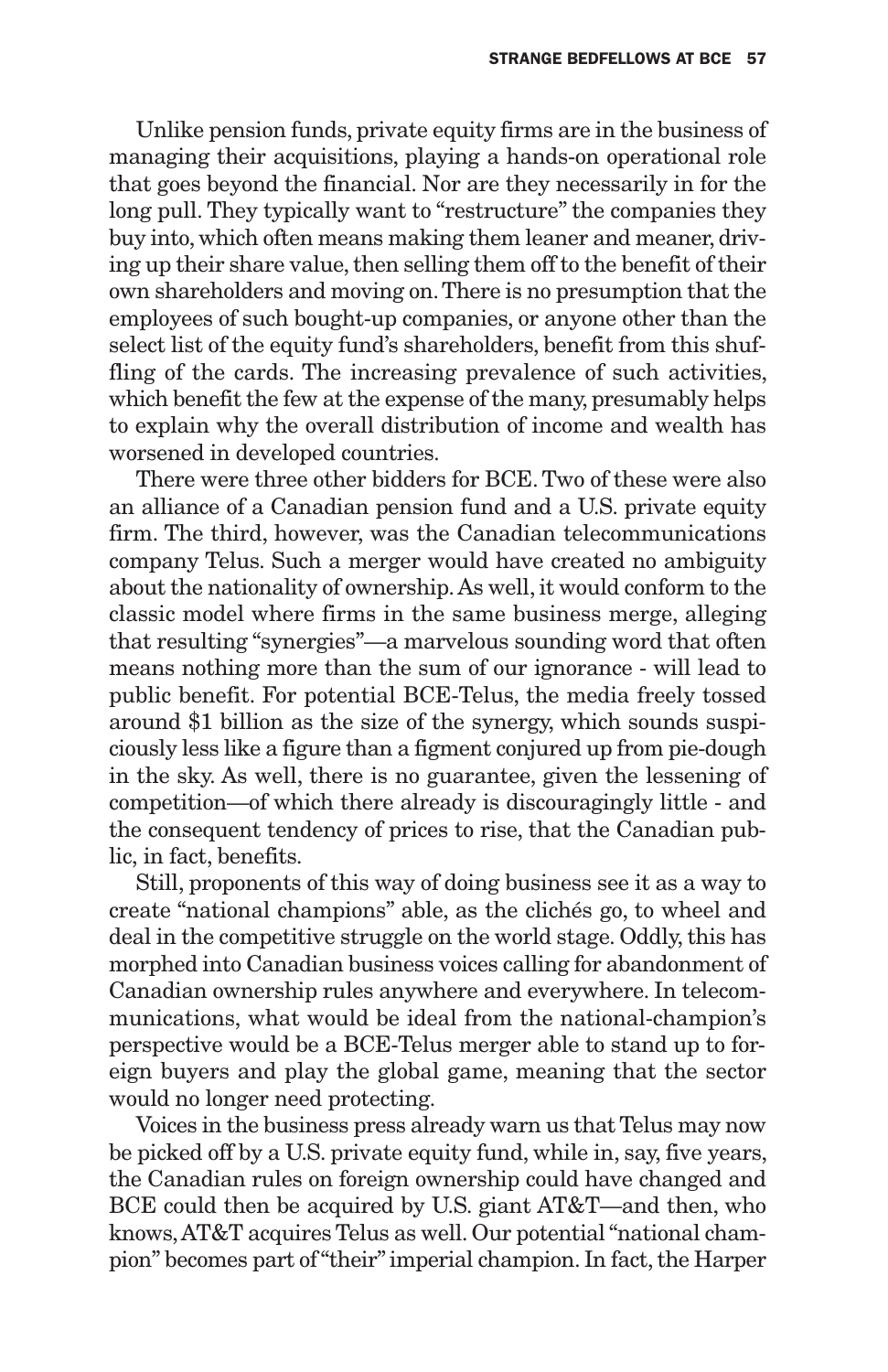government is currently reviewing its foreign ownership rules that now put telecommunications—and banking—off limits, and it's just possible that the door will be opened all the way and the matter before the CRTC rendered moot.

The conventional wisdom, of the corporate élites and of economists of the orthodox persuasion, smoothly rationalizes all of this, though as much by assumption as by research. Canadian companies, it is said, are takeover targets exactly because they are not being well enough managed and so share prices are lower than they would otherwise be. The funds, private equity and pension, buy them, give them a good shake, a little "shock therapy," as it were, by way of restructuring them, making them more productive and profitable, and driving up share prices. Shareholders benefit, and so do Ontario teachers as their pension funds make a quick windfall.

This orthodox analysis is not without merit in its own terms.For instance, there is considerable comment in the business press about the inadequacies of BCE management, and BCE CEO Michael Sabia has announced his departure, leaving us to ponder whether he may have been pushed by those now in control. But there are a couple of serious defects with this analysis. First, the actual track record of BCE-type deals shows a significant number of disasters.

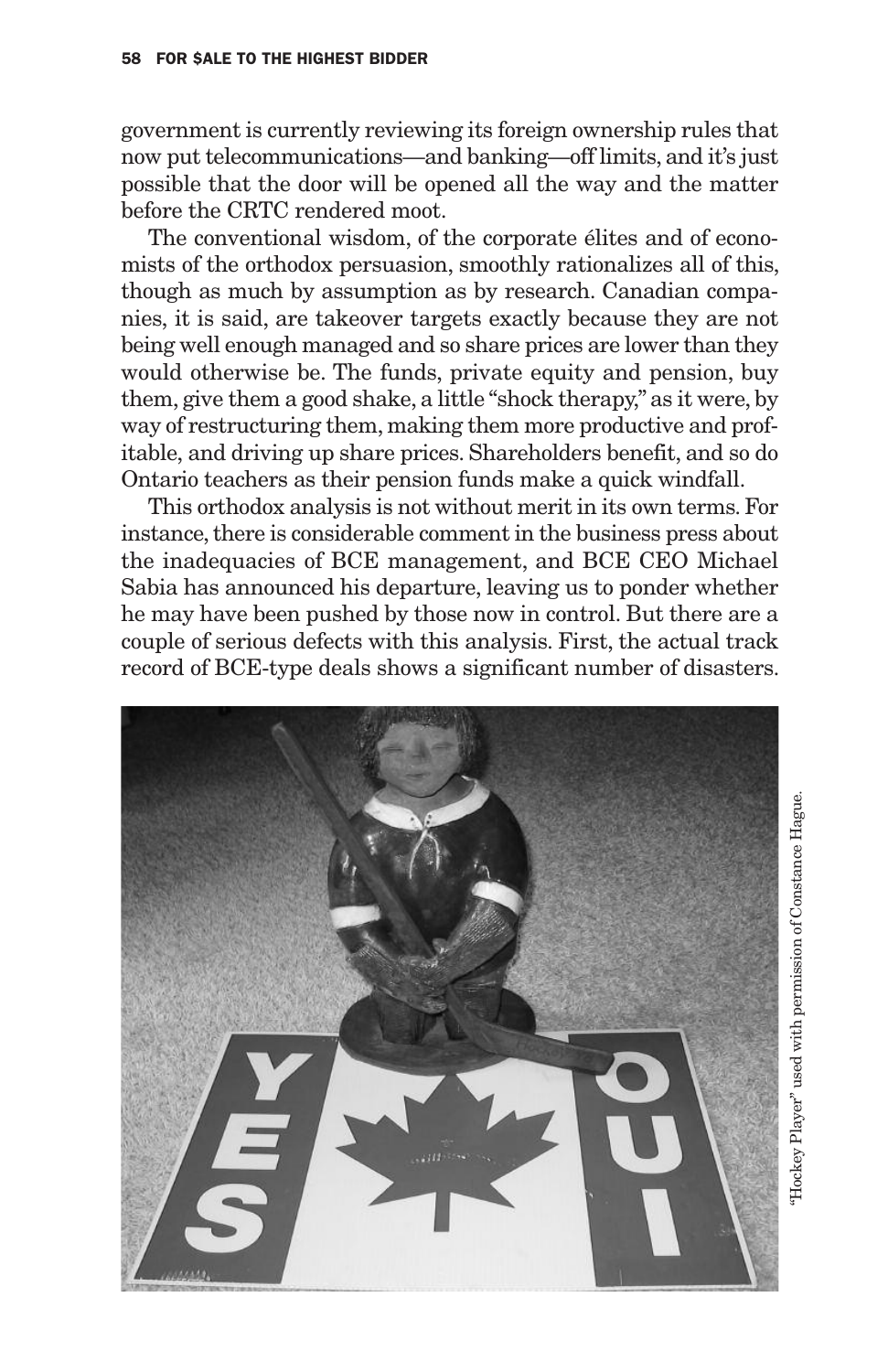Second, even when the conventional wisdom works, it's based on a narrow, abstract, market-fixated, short-term, corporate-friendly analysis, whereas people live as citizens of countries and work in real factories and offices and have long-run concerns for the fate of their children and grandchildren.

There's nothing unusual about countries requiring domestic ownership of the telecommuni-

cations industry; indeed, the U.S. itself so requires. This may make no sense to orthodox economists who, when pressed on this matter, mutter "special interests," that is, domestic com-

There's nothing unusual about countries requiring domestic ownership of the telecommunications industry.

panies seeking protection of their profits. But this is to miss the main point. Why, it should be asked, are some sectors thought by the public to be ones that should be under national ownership and control?

It is hardly surprising that means of communication—and transportation—tend to make even the shortest of lists, for they bind countries together. They are, in Marshall McLuhan's terms (and, interestingly, McLuhan was a Canadian, as was the other great communications guru, Harold Innis), the collective nervous system. Or, in terms of the justly influential American social scientist Benedict Anderson, they constitute the networks necessary to create and sustain the imagination that underlies communities like nations. Innis famously linked *Empire and Communications*—the title of his path-breaking book. Put Anderson and Innis together and the message is that nationalism is inherently anti-imperialist and communications a necessary terrain of struggle.

If the rhetoric of"sovereignty"is dismissed as old hat in the 21st century, then the discourse of "security" is highly relevant in the post-9/11 universe. The 2006 report of the federal government's Telecommunications Policy Review Panel (TPRP) informed us that: "Telecommunications infrastructure plays a vital role in every country's national security... [I]n the heightened security environment of the early 21st century, it is likely that the foreign acquisition of the major telecommunications carriers of OECD countries such as the U.S., U.K., France, Germany and Japan could...raise concern about national security...These countries maintain explicit or implicit controls on foreign investment in their telecommunications carriers."1 If it's good enough for them, including the American masters of our world, it should be good enough for us.